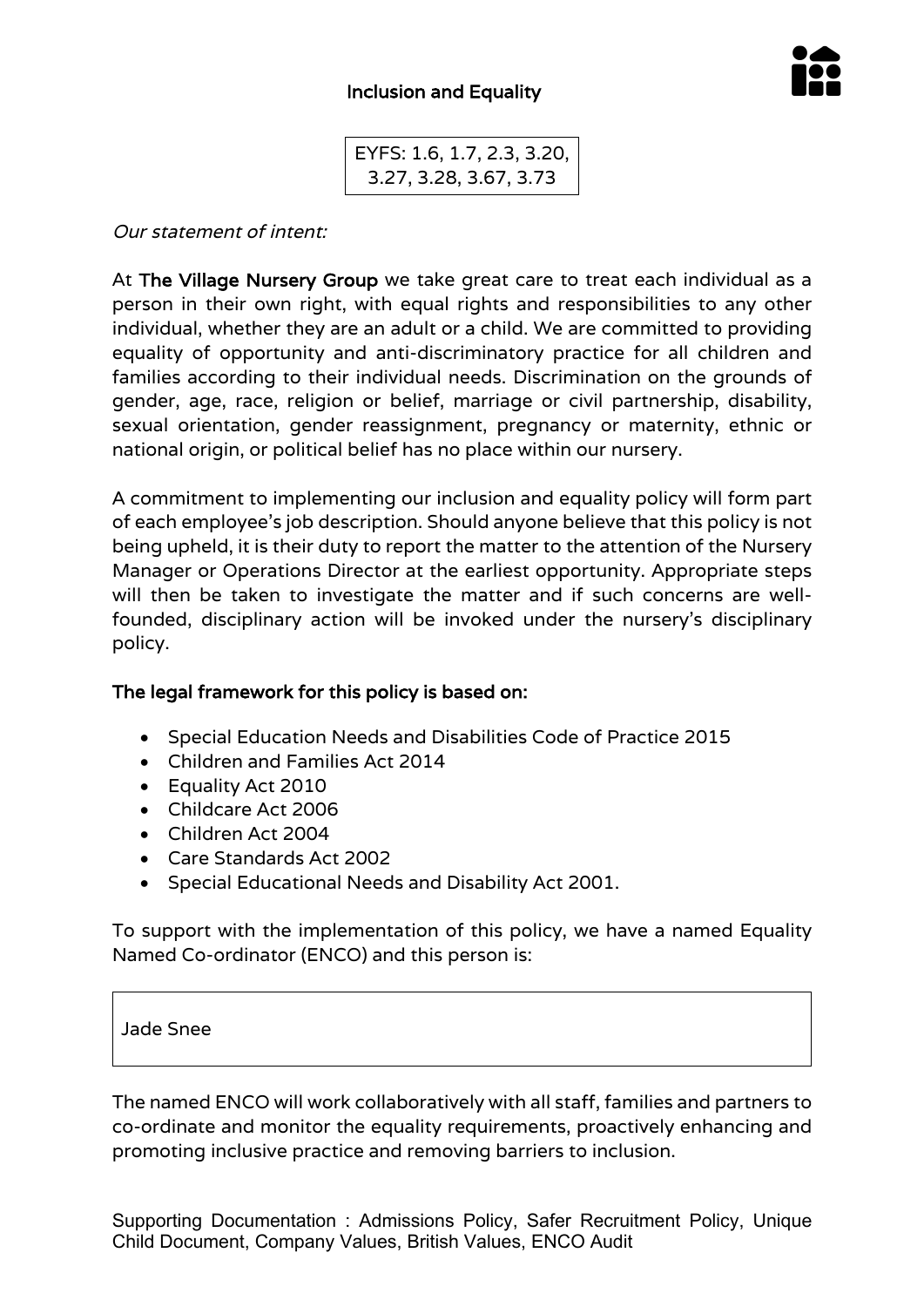

## The nursery and staff are committed to:

- Recruiting, selecting, training and promoting individuals on the basis of occupational skills requirements. In this respect, the nursery will ensure that no job applicant or employee will receive less favourable treatment because of age, sex, gender reassignment, disability, marriage or civil partnership, race, religion or belief, sexual orientation, pregnancy or maternity/paternity which cannot be justified as being necessary for the safe and effective performance of their work or training
- Providing a childcare place, wherever possible, for children who may have learning difficulties and/or disabilities or are deemed disadvantaged according to their individual circumstances, and the nursery's ability to provide the necessary standard of care
- Making reasonable adjustments for children with special educational needs and disabilities
- Striving to promote equal access to services and projects by taking practical steps (wherever possible and reasonable), such as ensuring access to people with additional needs and by producing materials in relevant languages and media for all children and their families
- Providing a secure environment in which all our children can flourish and all contributions are valued
- Including and valuing the contribution of all families to our understanding of equality, inclusion and diversity
- Providing positive non-stereotypical information
- Continually improving our knowledge and understanding of issues of equality, inclusion and diversity
- Regularly reviewing, monitoring and evaluating the effectiveness of inclusive practices to ensure they promote and value diversity and difference and that the policy is effective and practices are nondiscriminatory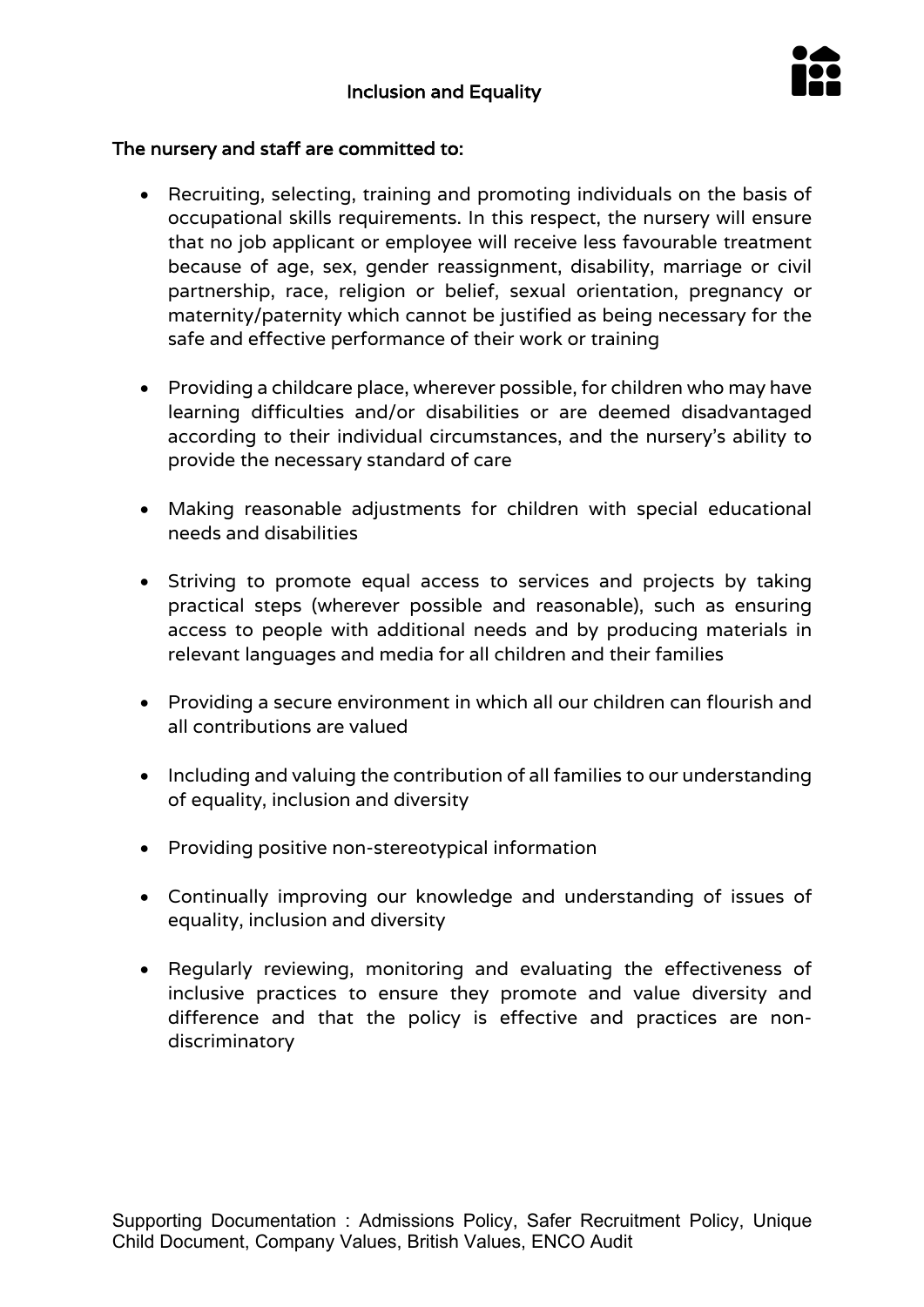

• Making inclusion a thread, which runs through the entirety of the nursery, for example, by encouraging positive role models through the use of toys, imaginary play and activities, promoting non-stereotypical images and language and challenging all discriminatory behaviour (see Dealing with Discriminatory Behaviour Policy).

# Admissions/service provision

The nursery is accessible to all children and families in the local community and further afield through a comprehensive and inclusive Admissions Policy.

The nursery will strive to ensure that all services and projects are accessible and relevant to all groups and individuals in the community within targeted age groups.

#### Recruitment

Recruitment, promotion and other selection exercises such as redundancy selection will be conducted on the basis of merit, against objective criteria that avoid discrimination. Shortlisting should be done by more than one person if possible.

Application forms will not include questions that potentially discriminate on the grounds specified in the statement of intent.

Vacancies will be advertised to a diverse section of the labour market. Advertisements will avoid stereotyping or using wording that may discourage particular groups from applying.

At interview, no questions will be posed which potentially discriminate on the grounds specified in the statement of intent. All candidates will be asked the same questions and members of the selection group will not introduce nor use any personal knowledge of candidates acquired outside the selection process. Candidates will be given the opportunity to receive feedback on the reasons why they were not successful.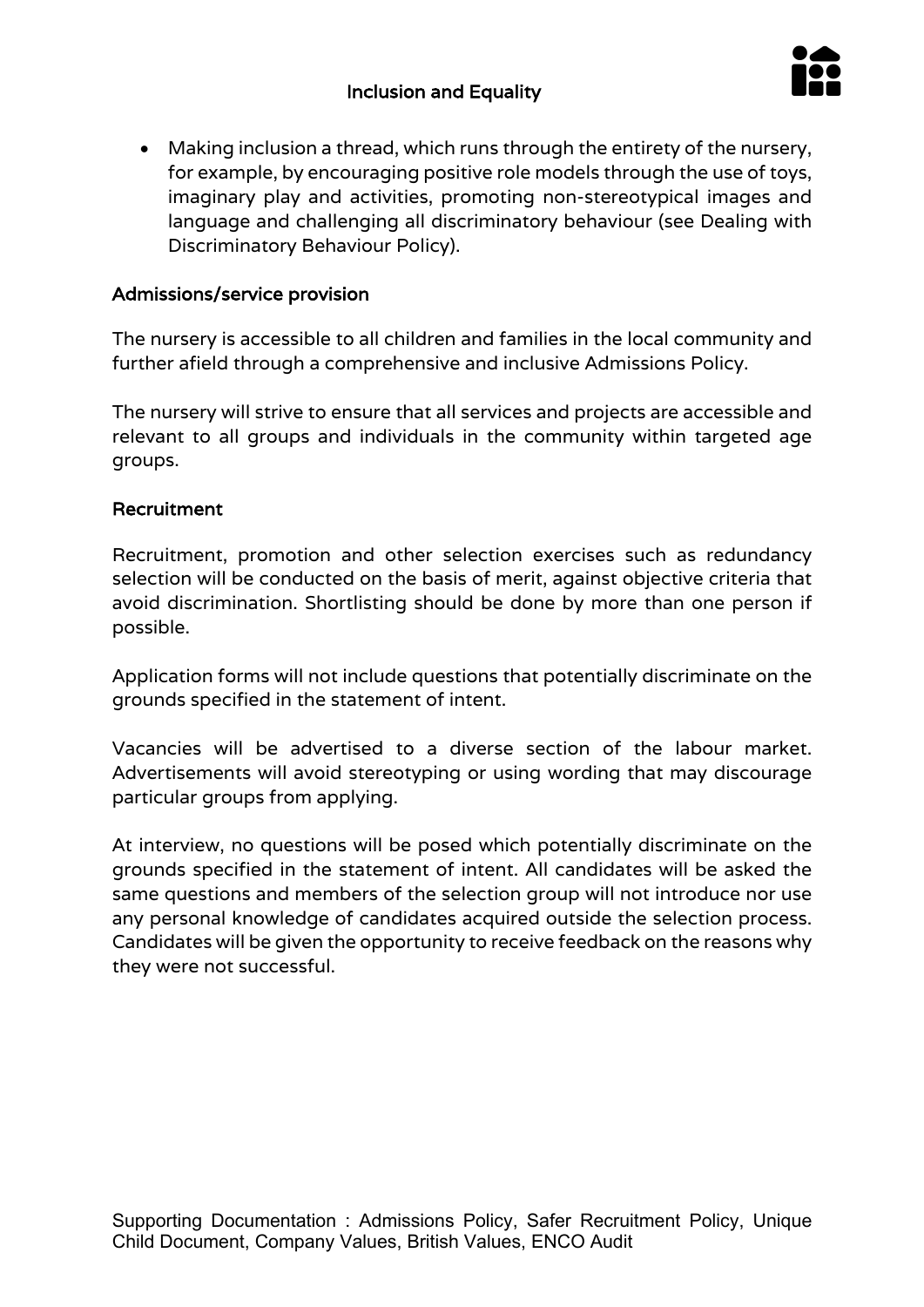

Although Managers should no longer ask any health related questions prior to offering someone work in accordance with the Equality Act 2010, the national College for Teaching and Leadership provides further guidance specific to working with children:

Providers have a responsibility to ensure that practitioners have the health and physical capacity to teach and will not put children and young people at risk of harm. The activities that a practitioner must be able to perform are set out in the Education (Health Standards England) Regulations 2003. Providers are responsible for ensuring that only practitioners who have the capacity to teach remain on the staff team.

People with disabilities or chronic illnesses may have the capacity to teach, just as those without disabilities or medical conditions may be unsuitable to teach. Further information on training to teach with a disability is available from the DfE website.

Successful applicants offered a position may be asked to complete a fitness questionnaire prior to commencing the programme. Providers should not ask all-encompassing health questions but should ensure that they only ask targeted and relevant health-related questions, which are necessary to ensure that a person is able to teach.

# Staff

It is the policy of The Village Nursery Group not to discriminate in the treatment of individuals. All staff are expected to co-operate with the implementation, monitoring and improvement of this and other policies. All staff are expected to challenge language, actions, behaviours and attitudes which are oppressive or discriminatory on the grounds specified in this policy and recognise and celebrate other cultures and traditions. All staff are expected to participate in equality and inclusion training.

Staff will follow the 'Dealing with Discriminatory Behaviour' policy where applicable to report any discriminatory behaviours observed.

# **Training**

The nursery recognises the importance of training as a key factor in the implementation of an effective inclusion and equality policy. All new staff receive induction training including specific reference to the inclusion and equality policy. The nursery will strive towards the provision of inclusion, equality and diversity training for all staff on a regular basis.

Supporting Documentation : Admissions Policy, Safer Recruitment Policy, Unique Child Document, Company Values, British Values, ENCO Audit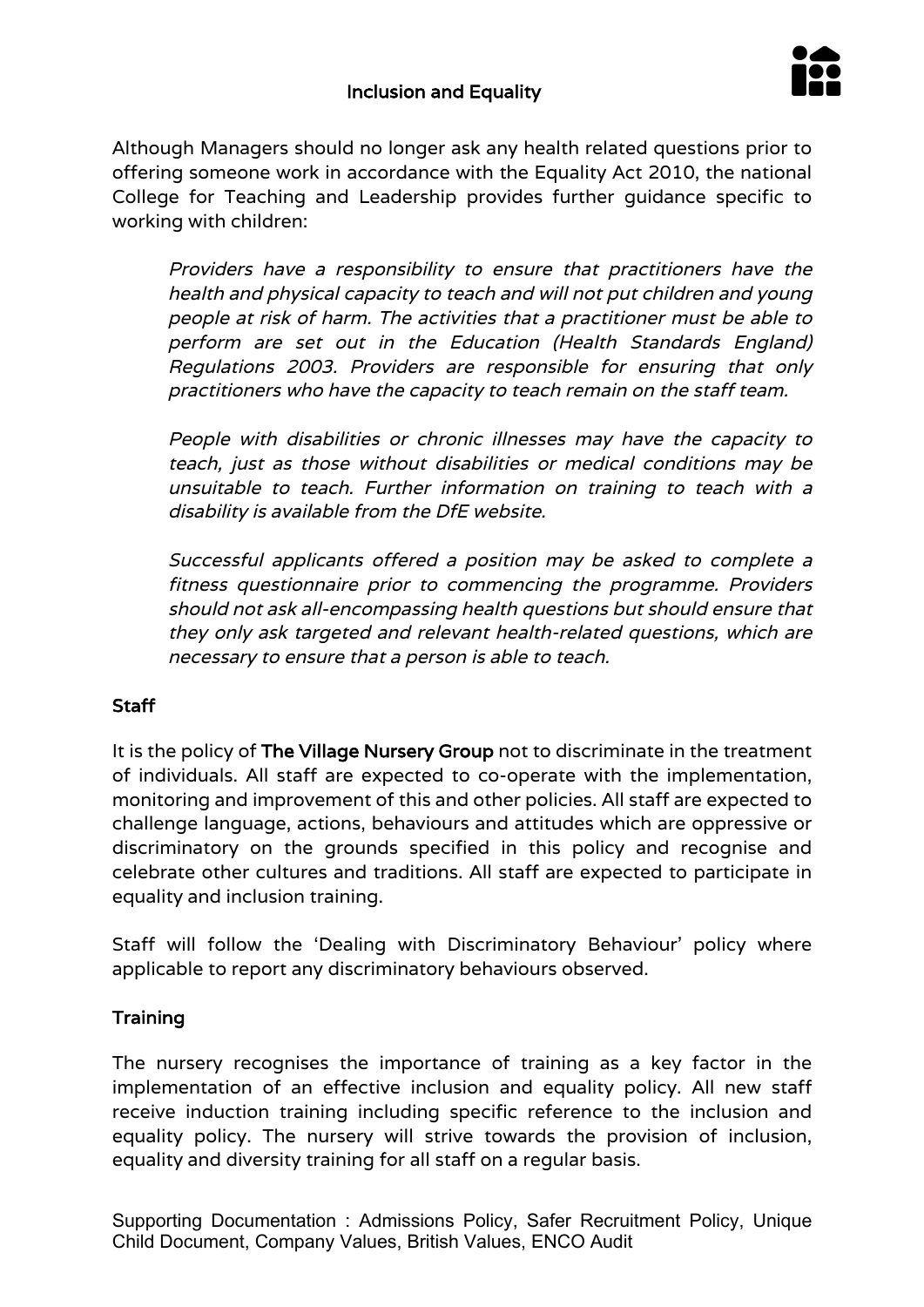

# Early learning framework

Early learning opportunities offered in the nursery encourage children to develop positive attitudes to people who are different from them. It encourages children to empathise with others and to begin to develop the skills of critical thinking.

# We do this by:

- Making children feel valued and good about themselves
- Ensuring that all children have equal access to early learning and play opportunities
- Reflecting the widest possible range of communities in the choice of resources
- Avoiding stereotypical or derogatory images in the selection of materials
- Acknowledging and celebrating a wide range of religions, beliefs and festivals
- Creating an environment of mutual respect and empathy- promoting British Values
- Helping children to understand that discriminatory behaviour and remarks are unacceptable
- Ensuring that all early learning opportunities offered are inclusive of children with learning difficulties and/or disabilities and children from disadvantaged backgrounds
- Ensuring that children whose first language is not English have full access to early learning opportunities and are supported in their learning
- Working in partnership with all families to ensure they understand the policy and challenge any discriminatory comments made
- Ensuring the medical, cultural and dietary needs of children are met
- Identifying a key person to each child who will continuously observe, assess and plan for children's learning and development
- Helping children to learn about a range of food and cultural approaches to meal times and to respect the differences among them.